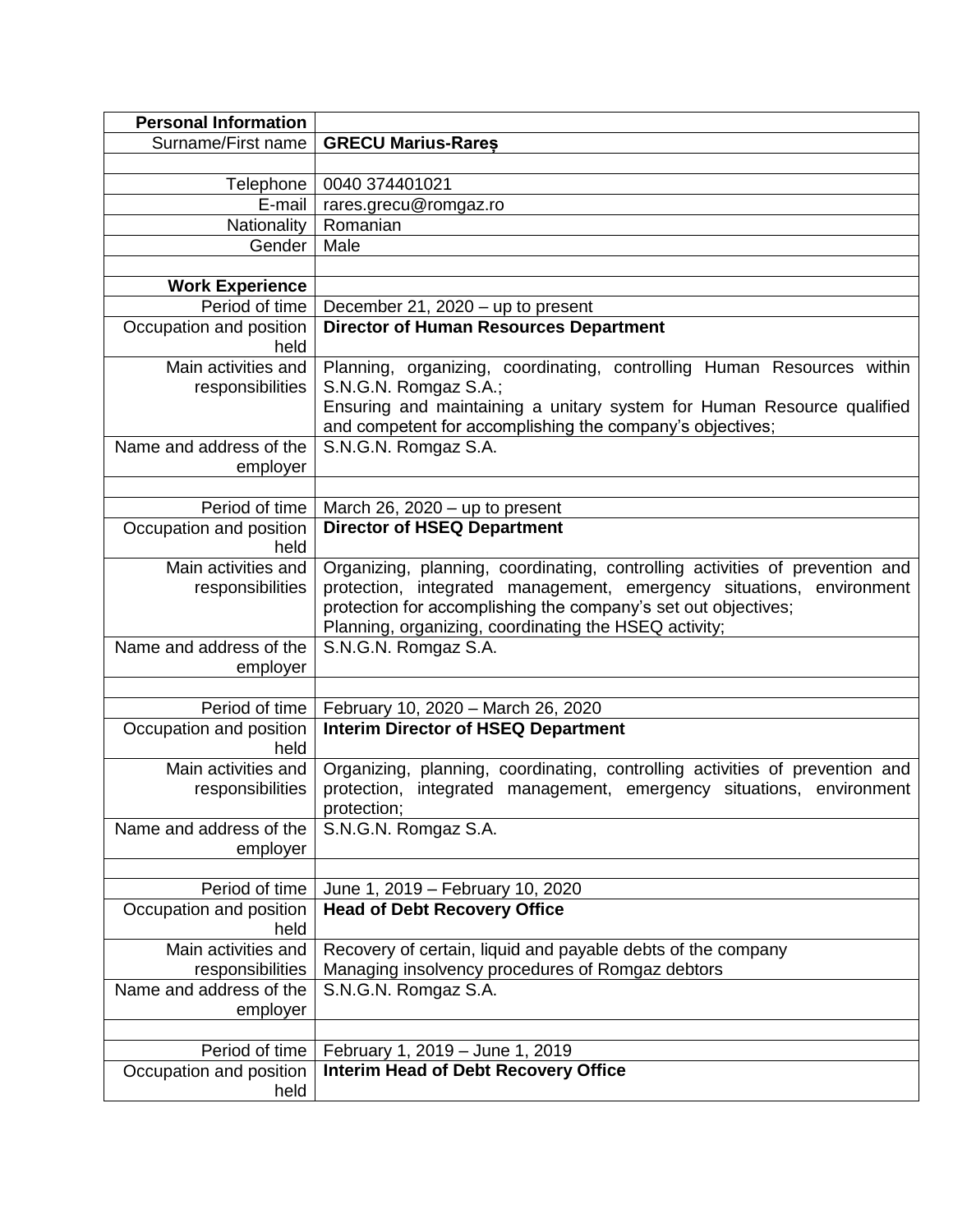| Name and address of the   S.N.G.N. Romgaz S.A. |                                                                                                                                                       |  |  |  |
|------------------------------------------------|-------------------------------------------------------------------------------------------------------------------------------------------------------|--|--|--|
| employer                                       |                                                                                                                                                       |  |  |  |
|                                                |                                                                                                                                                       |  |  |  |
| Period of time                                 | July 5, 2018 - February 1, 2019<br><b>Legal Advisor - Legal Department</b>                                                                            |  |  |  |
| Occupation and position<br>held                |                                                                                                                                                       |  |  |  |
| Main activities and                            | Representing the company before the courts of law;                                                                                                    |  |  |  |
| responsibilities                               | Defending the legitimate interests of the company;                                                                                                    |  |  |  |
| Name and address of the                        | Endorsing the company's documents from the point of view of legality;<br>S.N.G.N. Romgaz S.A.                                                         |  |  |  |
| employer                                       |                                                                                                                                                       |  |  |  |
|                                                |                                                                                                                                                       |  |  |  |
| Period of time                                 | June 15, 2018 - July 5, 2018                                                                                                                          |  |  |  |
| Occupation and position<br>held                | <b>Interim Head of Internal Management Control Office</b>                                                                                             |  |  |  |
| Main activities and                            | Implementation of Order No. 600/2018 on the approval of the Code of                                                                                   |  |  |  |
| responsibilities                               | <b>Internal Managerial Control for Public Entities</b>                                                                                                |  |  |  |
| Name and address of the                        | S.N.G.N. Romgaz S.A.                                                                                                                                  |  |  |  |
| employer                                       |                                                                                                                                                       |  |  |  |
| Period of time                                 | March 2013 - June 15, 2018                                                                                                                            |  |  |  |
| Occupation and position                        | Legal Advisor, Operational Control Office, Control Office of the CEO,                                                                                 |  |  |  |
| held                                           | <b>Financial Management Control Department</b>                                                                                                        |  |  |  |
| Main activities and                            | Activities regarding the internal control and solving petitions under the                                                                             |  |  |  |
| responsibilities                               | Government Ordinance No. 27/2002 on regulating the activity of solving                                                                                |  |  |  |
|                                                | petitions. Within these departments, I developed internal control activities for                                                                      |  |  |  |
|                                                | the protection of the company's assets and control of internal provisions by<br>the company's employers.                                              |  |  |  |
|                                                | Within the Legal Department I held the position of legal advisor and                                                                                  |  |  |  |
|                                                | substitute for the head of the legal office. As substitute for the head of the                                                                        |  |  |  |
|                                                | legal office I took part in the S.N.G.N. Romgaz S.A. Board of Directors                                                                               |  |  |  |
|                                                | meetings. I implemented within the Legal Department, Order No. 400/2015                                                                               |  |  |  |
|                                                | on the approval of the Code of Internal/Managerial Control for Public Entities.                                                                       |  |  |  |
|                                                | Based on Romgaz CEO Decision, I took part in the public procurement                                                                                   |  |  |  |
|                                                | committees and preliminary disciplinary commission.                                                                                                   |  |  |  |
|                                                | Within the Legal Department I developed activities specific to the legal<br>advisor position, in accordance with Law No. 514/2003 on the organization |  |  |  |
|                                                | and practice of the legal advisor profession, namely I endorsed, from a legal                                                                         |  |  |  |
|                                                | point of view, acts and documents within the Public Procurement                                                                                       |  |  |  |
|                                                | Department, Human Resources Department etc.                                                                                                           |  |  |  |
|                                                | I prepared and issued legal opinions, on request of departments within the                                                                            |  |  |  |
|                                                | company, for different cases indicated by them.                                                                                                       |  |  |  |
|                                                | I represented and defended the legitimate interests of S.N.G.N. Romgaz S.A.                                                                           |  |  |  |
|                                                | before the courts of law from Romania and before public authorities with                                                                              |  |  |  |
|                                                | control and public prosecution powers.<br>I represented Romgaz in the litigations recorded in the courts of law in                                    |  |  |  |
|                                                | Romania, in contradiction with S.C. Interagro S.A. for the recovery of a debt                                                                         |  |  |  |
|                                                | in total amount of RON 186,000,000 and I actively took part in the                                                                                    |  |  |  |
|                                                | enforcement proceeding of this debtor, together with the judicial (legal)                                                                             |  |  |  |
|                                                | executor; enforcement of debts was ordered in all forms provided by law.                                                                              |  |  |  |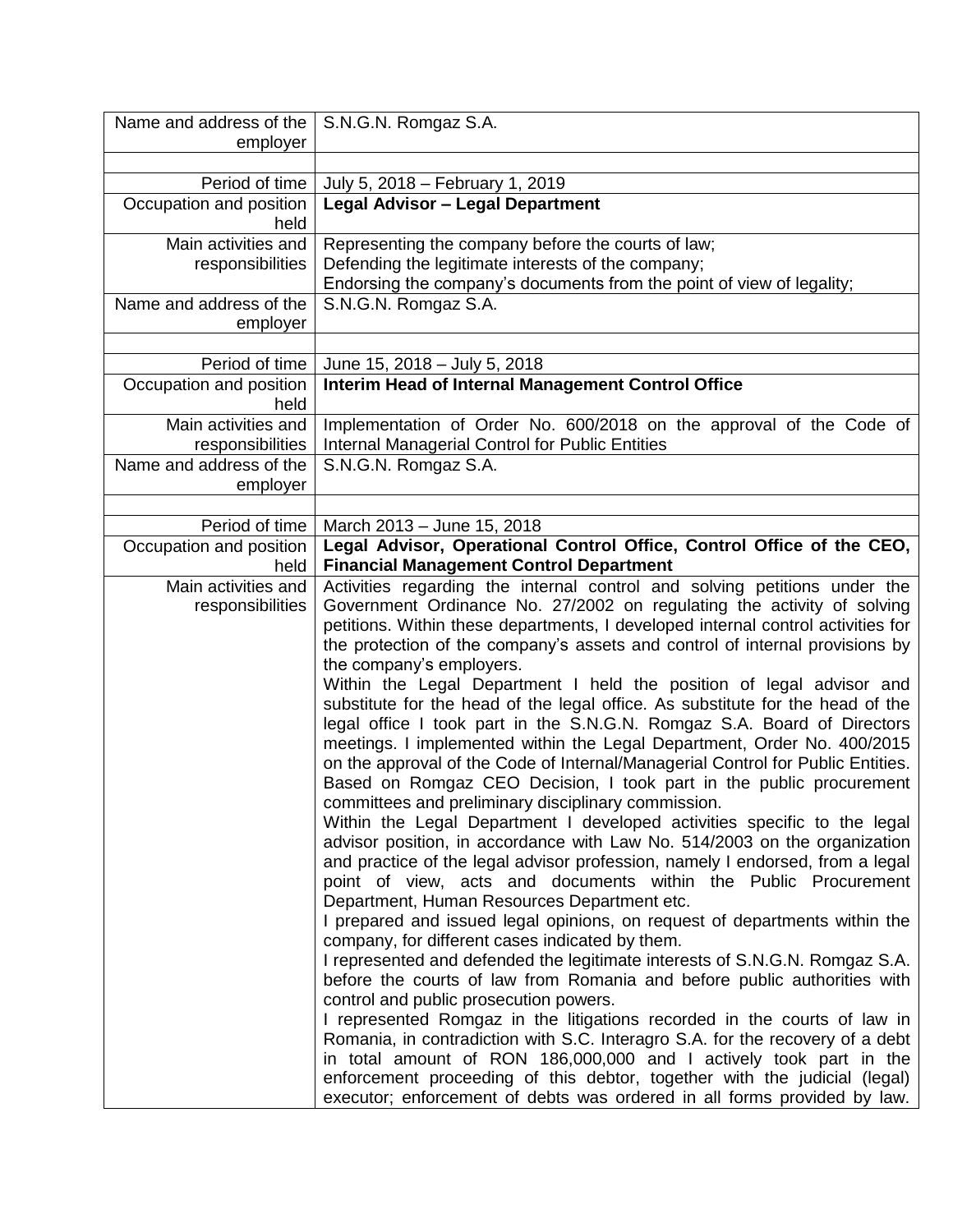| Name and address of the             | After the initiation of the general proceeding of insolvency of the debtor<br>Interagro S.A., I prepared and cast the votes within the General Meeting of<br>Creditors. I carried out and submitted the documents necessary for the<br>registration in the preliminary and final table of debts held by Romgaz.<br>Because I executed in proper time and conditions my job duties and because<br>I had an impeccable behaviour within the company, I was proposed for<br>awards and promotion within the company.<br>I took part in the start of the turnkey investment project - Development of<br>lernut Power Plant by building a new power plant, with combine cycle gas<br>turbine, in total amount of EUR 269 million.<br>As a Director of HSEQ Department I coordinated the activity of prevention<br>and spreading of the new coronavirus SARS CoV2.<br>S.N.G.N. Romgaz S.A. |
|-------------------------------------|--------------------------------------------------------------------------------------------------------------------------------------------------------------------------------------------------------------------------------------------------------------------------------------------------------------------------------------------------------------------------------------------------------------------------------------------------------------------------------------------------------------------------------------------------------------------------------------------------------------------------------------------------------------------------------------------------------------------------------------------------------------------------------------------------------------------------------------------------------------------------------------|
| employer                            |                                                                                                                                                                                                                                                                                                                                                                                                                                                                                                                                                                                                                                                                                                                                                                                                                                                                                      |
| Period of time                      | February, 2003 - March, 2013                                                                                                                                                                                                                                                                                                                                                                                                                                                                                                                                                                                                                                                                                                                                                                                                                                                         |
| Occupation and position<br>held     | <b>Legal Advisor, Financial Management Control Department</b>                                                                                                                                                                                                                                                                                                                                                                                                                                                                                                                                                                                                                                                                                                                                                                                                                        |
| Name and address of the<br>employer | S.N.G.N. Romgaz S.A.                                                                                                                                                                                                                                                                                                                                                                                                                                                                                                                                                                                                                                                                                                                                                                                                                                                                 |
| Period of time                      | October, 2012 - February, 2013                                                                                                                                                                                                                                                                                                                                                                                                                                                                                                                                                                                                                                                                                                                                                                                                                                                       |
| Occupation and position             | <b>Legal Advisor, CEO Control Office</b>                                                                                                                                                                                                                                                                                                                                                                                                                                                                                                                                                                                                                                                                                                                                                                                                                                             |
| held                                |                                                                                                                                                                                                                                                                                                                                                                                                                                                                                                                                                                                                                                                                                                                                                                                                                                                                                      |
| Name and address of the             | S.N.G.N. Romgaz S.A.                                                                                                                                                                                                                                                                                                                                                                                                                                                                                                                                                                                                                                                                                                                                                                                                                                                                 |
| employer                            |                                                                                                                                                                                                                                                                                                                                                                                                                                                                                                                                                                                                                                                                                                                                                                                                                                                                                      |
|                                     |                                                                                                                                                                                                                                                                                                                                                                                                                                                                                                                                                                                                                                                                                                                                                                                                                                                                                      |
| Period of time                      | December 24, 2009 - October, 2012                                                                                                                                                                                                                                                                                                                                                                                                                                                                                                                                                                                                                                                                                                                                                                                                                                                    |
| Occupation and position<br>held     | <b>Legal Advisor, Operational Control Office</b>                                                                                                                                                                                                                                                                                                                                                                                                                                                                                                                                                                                                                                                                                                                                                                                                                                     |
| Main activities and                 | Activity developed in accordance with the provisions of the Government                                                                                                                                                                                                                                                                                                                                                                                                                                                                                                                                                                                                                                                                                                                                                                                                               |
| responsibilities                    | Ordinance No. 27/2002 on regulating the activity of solving petitions                                                                                                                                                                                                                                                                                                                                                                                                                                                                                                                                                                                                                                                                                                                                                                                                                |
| Name and address of the             | S.N.G.N. Romgaz S.A.                                                                                                                                                                                                                                                                                                                                                                                                                                                                                                                                                                                                                                                                                                                                                                                                                                                                 |
| employer                            |                                                                                                                                                                                                                                                                                                                                                                                                                                                                                                                                                                                                                                                                                                                                                                                                                                                                                      |
| <b>Education and Training</b>       |                                                                                                                                                                                                                                                                                                                                                                                                                                                                                                                                                                                                                                                                                                                                                                                                                                                                                      |
| Period of time                      | September 2020                                                                                                                                                                                                                                                                                                                                                                                                                                                                                                                                                                                                                                                                                                                                                                                                                                                                       |
| Type of                             | Lean Six Sigma - Black Belt - CODECS                                                                                                                                                                                                                                                                                                                                                                                                                                                                                                                                                                                                                                                                                                                                                                                                                                                 |
| qualification/diploma               |                                                                                                                                                                                                                                                                                                                                                                                                                                                                                                                                                                                                                                                                                                                                                                                                                                                                                      |
| awarded                             |                                                                                                                                                                                                                                                                                                                                                                                                                                                                                                                                                                                                                                                                                                                                                                                                                                                                                      |
|                                     |                                                                                                                                                                                                                                                                                                                                                                                                                                                                                                                                                                                                                                                                                                                                                                                                                                                                                      |
| Period of time                      | March 2020                                                                                                                                                                                                                                                                                                                                                                                                                                                                                                                                                                                                                                                                                                                                                                                                                                                                           |
| Type of                             | Lean Six Sigma - Green Belt - CODECS                                                                                                                                                                                                                                                                                                                                                                                                                                                                                                                                                                                                                                                                                                                                                                                                                                                 |
| qualification/diploma               |                                                                                                                                                                                                                                                                                                                                                                                                                                                                                                                                                                                                                                                                                                                                                                                                                                                                                      |
| awarded                             |                                                                                                                                                                                                                                                                                                                                                                                                                                                                                                                                                                                                                                                                                                                                                                                                                                                                                      |
| Period of time                      | December 9, 2019 - December 10, 2019                                                                                                                                                                                                                                                                                                                                                                                                                                                                                                                                                                                                                                                                                                                                                                                                                                                 |
| Type of                             | Lean Six Sigma (Yellow Belt and Green Belt)                                                                                                                                                                                                                                                                                                                                                                                                                                                                                                                                                                                                                                                                                                                                                                                                                                          |
| qualification/diploma               |                                                                                                                                                                                                                                                                                                                                                                                                                                                                                                                                                                                                                                                                                                                                                                                                                                                                                      |
| awarded                             |                                                                                                                                                                                                                                                                                                                                                                                                                                                                                                                                                                                                                                                                                                                                                                                                                                                                                      |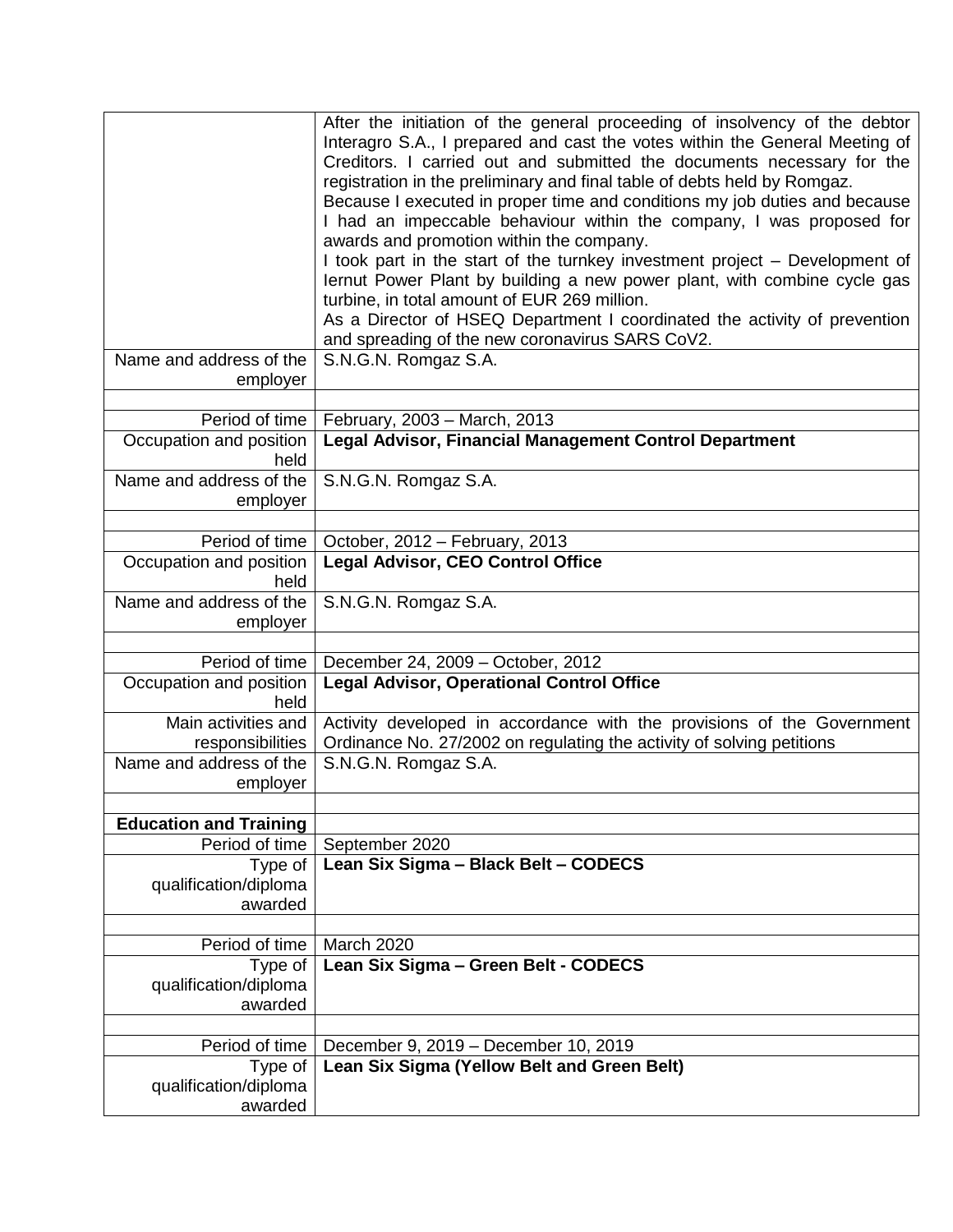| Period of time         | September 2, 2019 – September 3, 2019                                |  |  |  |
|------------------------|----------------------------------------------------------------------|--|--|--|
| Type of                | <b>Communication and Relationship - Process Communication Model</b>  |  |  |  |
| qualification/diploma  |                                                                      |  |  |  |
| awarded                |                                                                      |  |  |  |
|                        |                                                                      |  |  |  |
| Period of time         | May 30, 2019                                                         |  |  |  |
| Type of                | <b>Risk Management in Organizations</b>                              |  |  |  |
| qualification/diploma  |                                                                      |  |  |  |
| awarded                |                                                                      |  |  |  |
| Name and type of       | <b>INFINITY BUSINESS CENTER</b>                                      |  |  |  |
| institution providing  |                                                                      |  |  |  |
| education and training |                                                                      |  |  |  |
|                        |                                                                      |  |  |  |
|                        |                                                                      |  |  |  |
| Period of time         | September 27, 2019                                                   |  |  |  |
| Type of                | Market Management and Relationships in National Energy System        |  |  |  |
| qualification/diploma  | Certification No. 003712/27.09.2013                                  |  |  |  |
| awarded                |                                                                      |  |  |  |
| Name and type of       | S.C. FORMENERG S.A.                                                  |  |  |  |
| institution providing  |                                                                      |  |  |  |
| education and training |                                                                      |  |  |  |
|                        |                                                                      |  |  |  |
| Period of time         | April, 2010                                                          |  |  |  |
| Type of                | <b>Risk Management within Internal Control Activity</b>              |  |  |  |
| qualification/diploma  |                                                                      |  |  |  |
| awarded                |                                                                      |  |  |  |
| Name and type of       | S.C. FORMENERG S.A.                                                  |  |  |  |
| institution providing  |                                                                      |  |  |  |
| education and training |                                                                      |  |  |  |
|                        |                                                                      |  |  |  |
| Period of time         | February 21, 2010                                                    |  |  |  |
| Type of                | <b>Executive One to One Business English Language</b>                |  |  |  |
| qualification/diploma  | London, UK                                                           |  |  |  |
| awarded                |                                                                      |  |  |  |
|                        |                                                                      |  |  |  |
| Name and type of $ $   | <b>BUSINESS LANGUAGE CENTER</b>                                      |  |  |  |
| institution providing  |                                                                      |  |  |  |
| education and training |                                                                      |  |  |  |
|                        |                                                                      |  |  |  |
| Period of time         | February 12, 2010                                                    |  |  |  |
| Type of                | Training and Refresher Training of Personnel with Control Duties     |  |  |  |
| qualification/diploma  | Certification No. 000436                                             |  |  |  |
| awarded                |                                                                      |  |  |  |
| Name and type of       | S.C. FORMENERG S.A.                                                  |  |  |  |
| institution providing  |                                                                      |  |  |  |
| education and training |                                                                      |  |  |  |
|                        |                                                                      |  |  |  |
| Period of time         | $2008 - 2009$                                                        |  |  |  |
| Type of                | Master's Degree - Faculty of Law and Administrative Sciences, Sibiu, |  |  |  |
| qualification/diploma  | Romania                                                              |  |  |  |
| awarded                | Graduate dissertation "Genetic Identification"                       |  |  |  |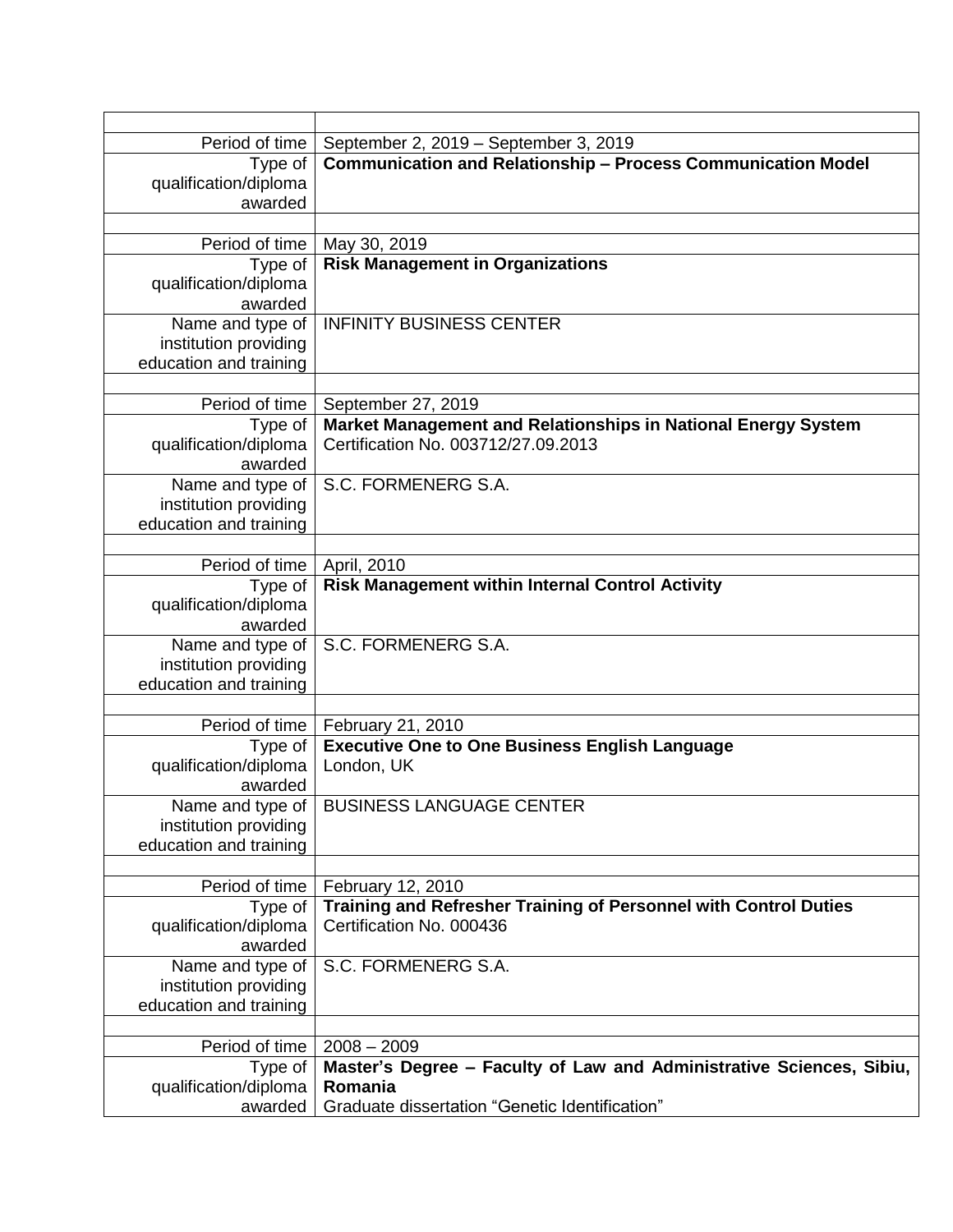|                                            | Field of education - Criminal Law in the Context of European Integration                                     |                              |                 |                |                |
|--------------------------------------------|--------------------------------------------------------------------------------------------------------------|------------------------------|-----------------|----------------|----------------|
| Name and type of                           | Romanian - German University of Sibiu                                                                        |                              |                 |                |                |
| institution providing                      |                                                                                                              |                              |                 |                |                |
| education and training                     |                                                                                                              |                              |                 |                |                |
|                                            |                                                                                                              |                              |                 |                |                |
| Period of time                             | $2004 - 2008$                                                                                                |                              |                 |                |                |
| Type of                                    | <b>Law Degree</b>                                                                                            |                              |                 |                |                |
| qualification/diploma                      | Undergraduate Thesis "Disciplinary Responsibility of the Public Officer"                                     |                              |                 |                |                |
| awarded                                    | Field of education - Law                                                                                     |                              |                 |                |                |
| Name and type of                           | University Lucian Blaga, Sibiu - Faculty of Law "Simion Barnutiu", Law                                       |                              |                 |                |                |
| institution providing                      | specialization                                                                                               |                              |                 |                |                |
| education and training                     |                                                                                                              |                              |                 |                |                |
|                                            |                                                                                                              |                              |                 |                |                |
| Period of time                             | 2000 - 2004                                                                                                  |                              |                 |                |                |
| Type of                                    |                                                                                                              | <b>Baccalaureate Diploma</b> |                 |                |                |
| qualification/diploma                      | Field of Education - Philology - Foreign Languages Profile                                                   |                              |                 |                |                |
| awarded                                    |                                                                                                              |                              |                 |                |                |
| Name and type of                           | Scoala Nationala de Gaz, Medias, Romania                                                                     |                              |                 |                |                |
| institution providing                      |                                                                                                              |                              |                 |                |                |
| education and training                     |                                                                                                              |                              |                 |                |                |
|                                            |                                                                                                              |                              |                 |                |                |
| <b>Language Skills</b>                     |                                                                                                              |                              |                 |                |                |
| Mother language<br>Other languages         | Romanian                                                                                                     |                              |                 |                |                |
|                                            | German                                                                                                       |                              |                 |                |                |
|                                            | <b>UNDERSTANDING</b>                                                                                         |                              | <b>SPEAKING</b> |                | <b>WRITING</b> |
|                                            | Listening                                                                                                    | Reading                      | Spoken          | Spoken         |                |
|                                            |                                                                                                              |                              | interaction     | production     |                |
|                                            | <b>B1</b>                                                                                                    | <b>B1</b>                    | <b>B1</b>       | B <sub>1</sub> | <b>B1</b>      |
|                                            |                                                                                                              |                              |                 |                |                |
|                                            |                                                                                                              |                              |                 |                |                |
|                                            |                                                                                                              | English                      |                 |                |                |
|                                            | <b>UNDERSTANDING</b>                                                                                         |                              | <b>SPEAKING</b> |                | <b>WRITING</b> |
|                                            | Listening                                                                                                    | Reading                      | Spoken          | Spoken         |                |
|                                            |                                                                                                              |                              | interaction     | production     |                |
|                                            | B <sub>1</sub>                                                                                               | B <sub>1</sub>               | <b>B1</b>       | <b>B1</b>      | <b>B1</b>      |
|                                            |                                                                                                              |                              |                 |                |                |
|                                            |                                                                                                              |                              |                 |                |                |
| <b>Networks and</b><br><b>Affiliations</b> |                                                                                                              |                              |                 |                |                |
|                                            | Member of the Union of Romanian Colleges of Legal Advisors - Legal                                           |                              |                 |                |                |
|                                            | Advisor College, Sibiu                                                                                       |                              |                 |                |                |
|                                            |                                                                                                              |                              |                 |                |                |
|                                            |                                                                                                              |                              |                 |                |                |
|                                            | On behalf of S.N.G.N. Romgaz S.A., member of the Association of Electricity<br>Production - HENRO, Bucharest |                              |                 |                |                |
|                                            |                                                                                                              |                              |                 |                |                |
| <b>Driving License</b>                     | Category B                                                                                                   |                              |                 |                |                |
|                                            |                                                                                                              |                              |                 |                |                |
| <b>Organizational Skills</b>               |                                                                                                              |                              |                 |                |                |